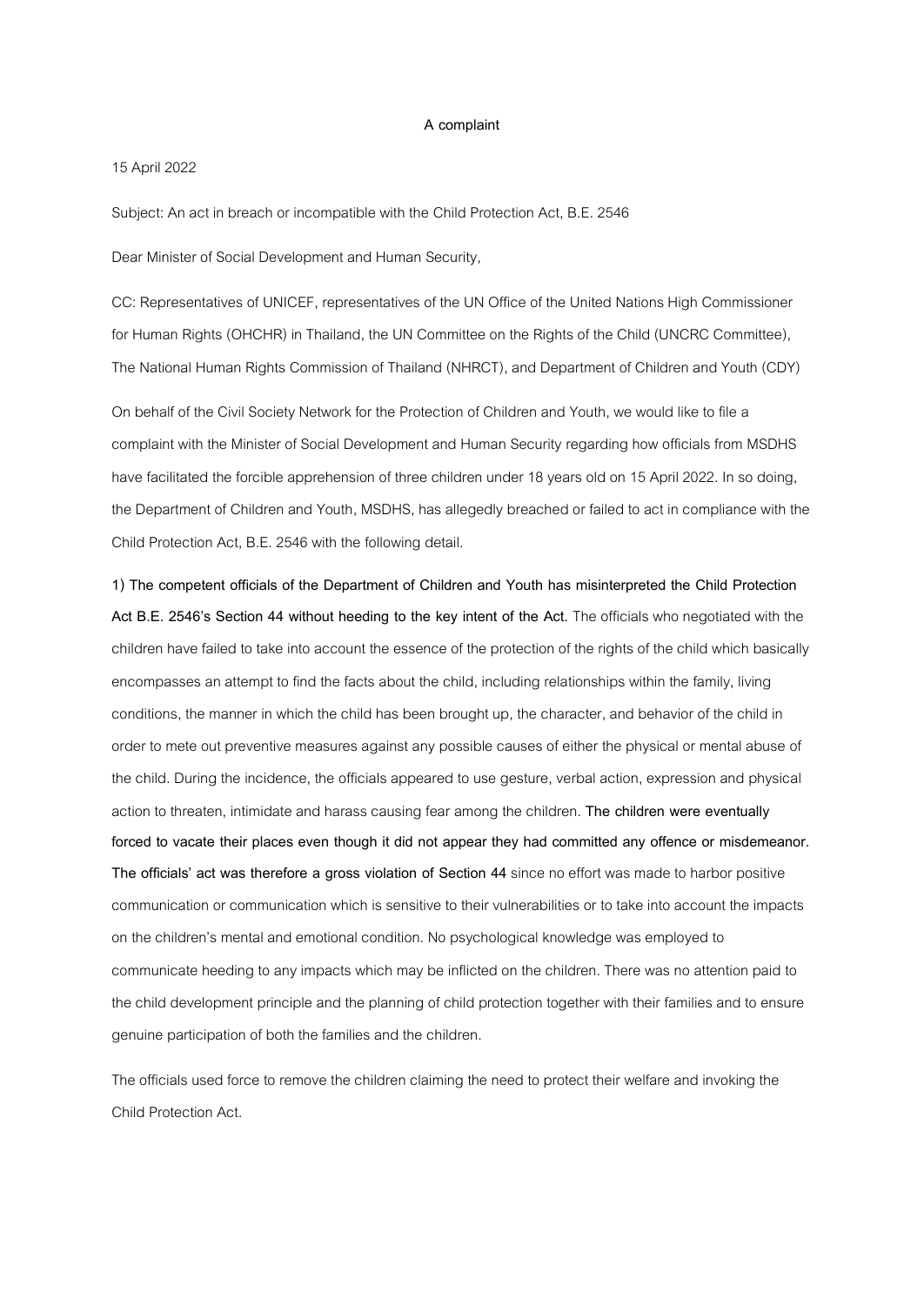**What the officials of the Department of Children and Youth have done was not based on best interest of the child pursuant to Section 22 which prescribes that treatment of the child, in any case, shall give primary importance to the best interests of the child and there shall not be unfair discrimination.** And in their capacity as welfare protection officials pursuant to Section 24 and their execution of duties pursuant to Section 44, should it be determined that a child is imminently exposed to violence or may likely be subject to rights violation, the officials who are "child protection officials" under the Child Protection Act shall proceed to remove the child and offer timely protection of their welfare. In this case, the officials of the Department of Children and Youth, as "competent officials", have to uphold their supreme power to protect the child and to persevere to defend the best interest of the child and to communicate and ensure the child is aware of the imminent risks and that they will be placed in a safe environment. Section 44 clearly stipulates that the Department of Children and Youth has to send the child to the Welfare Protection Centre. But according to audiovisual evidence, the officials have committed an opposite act by facilitating the police to use force to detain and transfer the children to MSDHS and the Royal Thai Police Sports Club, both of which were not friendly to the children. They even allowed the police to have the sole charge over the interviews of the children without the presence of the persons they trusted, and without the presence of even social workers or child psychologists as required by law. Such acts have absolutely failed to comply with the intent of the Child Protection Act and amounted to a gross violation of the rights of the child.

The acts of the officials from the Department of Children and Youth constitute an act of violence against the children, physically, verbally, and mentally. According to evidence, force was used against the children physically and mentally. They were coerced to do something without heeding to their reasons. The threat was made against them physically and verbally without realizing the fear inflicted on the children as a result of being encircled and apprehended by a number of adults. Instead of defending the children, the officials of the Department of Children and Youth have used violence against the children by themselves. Direct impact on the children's mental condition asides, such acts shall elicit long-term consequences on the children's mental state.

2) The officials of the Department of Children and Youth have violated the UN Convention on the Rights of the Child's Article 12 regarding the right to participate and express their views peacefully as well as their opportunity to be heard and Article 15regarding the rights of the child to freedom of association and to freedom of peaceful assembly. As a state party to the Convention, Thailand has anobligation to respect, act in its compliance or facilitate the safe exercise of the rights. Such obligation subjects Thailand to a review by a monitoring and complaint mechanism according to international law. By violating such rights according to the initial evidence, it may prompt the UN Special Rapporteur of the Committee on the Rights of the Child and the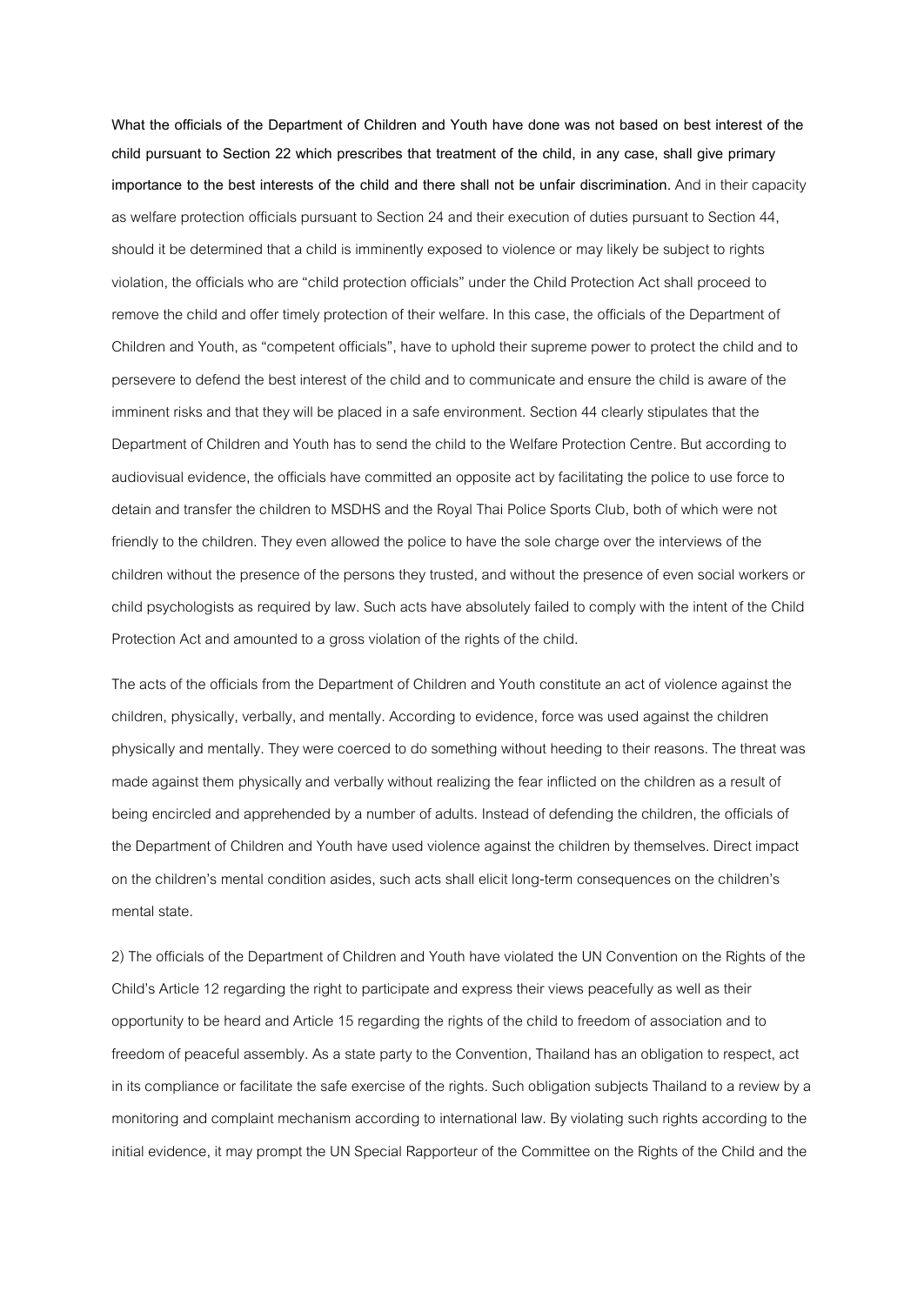Office of the United Nations High Commissioner for Human Rights (OHCHR) and international community to invoke their power to carry out an investigation and inquiry into the acts committed by public officials and to condemn any indecent use of power. This will tarnish Thailand's reputation and undermine any act or decision made by Thailand in international forums.

The Network calls on the Department of Children and Youth, MSDHS, to comprehensively and prudently review its roles and uphold the rights and the best interest of the child as much as possible. Competent officials are obliged to act in compliance with the Child Protection Act by disseminating, interpreting,and applying the intent of the Act to genuinely protect the child rather than to invoke it as a shield to camouflage their abuse of the rights of the child.

The MSDHS's Department of Children and Youth must be a hope and act as a shield to protect children and youth in a society amidst conflicting and diverse views. The competent officials cannot expect other people to act on their behalf and have to set an example in terms of child protection for other agencies to follow. The Network has the following recommendations.

● The MSDHS's Permanent Secretary must encourage their competent officials to be aware of the benefits of promoting the rights of the child, High ranking officials in MSDHS must show their courage by making change to its current policy, concept, and practice toward promoting the culture of respect of rights to transparent exchange and debate, toward the eradication of practice incompatible with the rights of the child. MSDHS must overhaul its underlying concept on the treatment of the child. Public officials should not view children as troublemakers, rather as a person who is entitled to their individual rights and freedoms. If they are exposed to risks, public officials must adhere to the guidelines for the protection of rights of their clients. When encountering with conflicts, the officials should receive training on positive communication with children and promote access to comprehensive information among children including any potential risks, how to access help, etc. Children must also be involved in any decision making together with public officials on matters concerning the child's interest and welfare.

● The MSDHS's Department of Children and Youth must convene a meeting on initial risk analysis, have a drill on response to risks, clearly determine roles and duties of MSDHS's officials, competent officials, social workers regarding the negotiation with security forces, police officials and how they should perform their duties to defend the rights of the child as far as the Child Protection Act B.E. 2546 is concerned. This can help to prevent any use of violence against children by creating a safe environment for the children and by improving the communication and nonviolent conflict resolution. Services must be provided taking into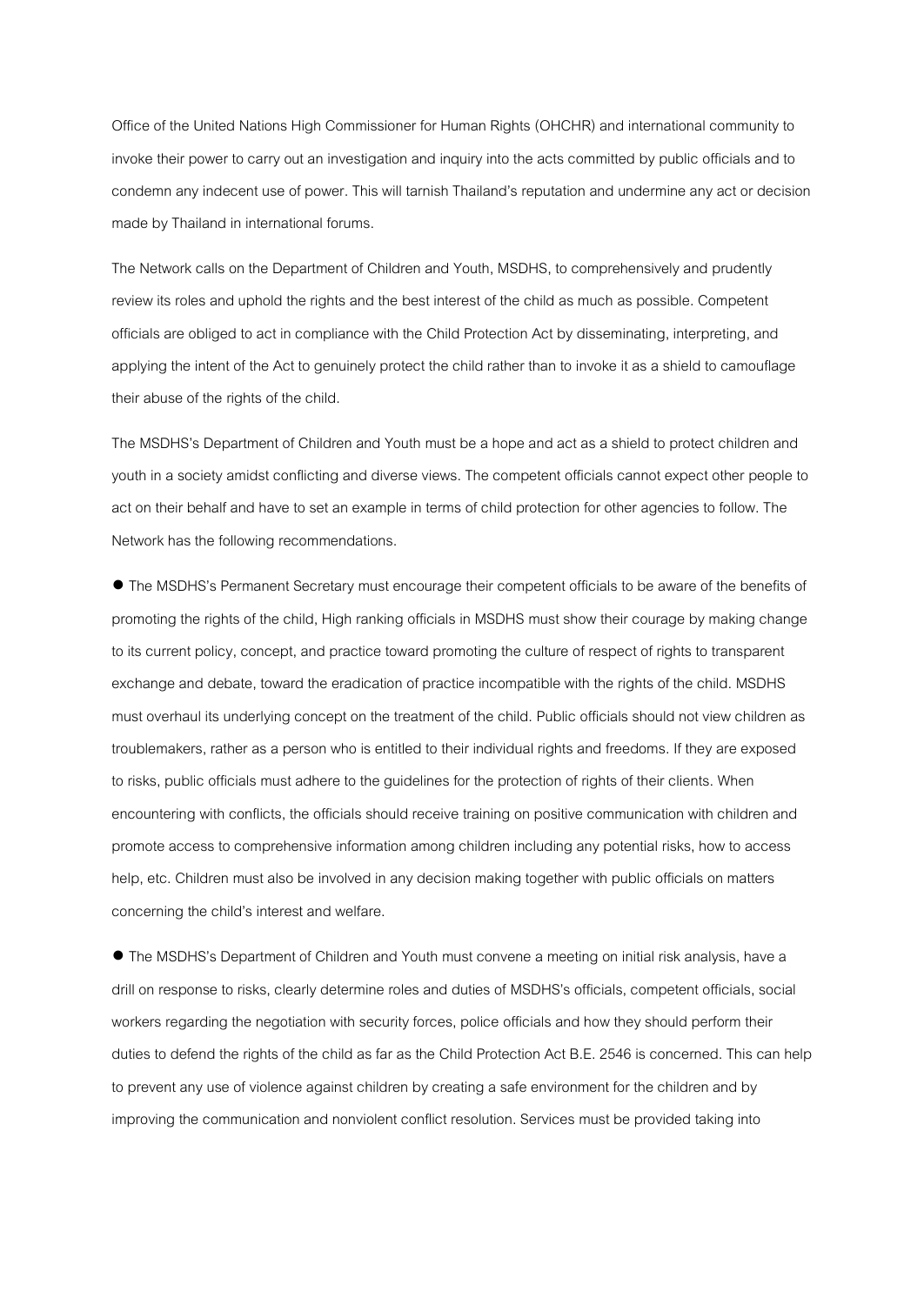account background, development and family environment of the child to refrain from making them fear or feel submissive or inhumanly treated.

● The MSDHS's Department of Children and Youth must seek cooperation from civil society organizations, experts on conflict resolution, multidisciplinary sectors, international organizations, or UN agencies in order to improve its capacity, attitude and approach to work toward the best interest of the child in a sensitive environment. An effort must be collectively made to rectify any improper treatment of other public officials including from security agencies and the police, who still lack an understanding of the rights of the child. They should be made to understand the importance of working primarily based on the physical and mental safety and the best interest of the child and refraining from an unjust discrimination, particularly during a situation of conflict including their right to express their political views and the long-term impact of using force to restrict such space for the participation of children and how to communicate in a friendly manner with children. Such methods are the only solution leading to a sustainable and effective solution to conflicts based on child development.

● The MSDHS's Department of Children and Youth and concerned security agencies must show their responsibility to genuinely and timely address the need of affected children and their families. This can help to prevent and mitigate mental impact in a long run for the children and any risk from any resulting mental trauma such as worry and depression. The children and their families should receive care and counseling from the child experts they trust who should ensure them their access to services and decent environment as well as rehabilitation.

The Civil Society Network for the Protection of Children and Youth will continue to closely monitor the inquiry into the actions of the Department of Children and Youth in this case via formal and informal channels including media coverage and allied organizations that help to demand the rights during the next three months after submitting this letter. We express our determination to respect the rights of the child and to stand by our children and youth according to our missions. The Network is willing to cooperation and support the Department of Children and Youth in expressing their views to improve the standards and practice based on the best interest of the child amidst this fragile situation of conflict.

Signed the Civil Society Network for the Protection of Children and Youth

- Isaan Gender Diversity Network (IGDN)

- Coalition of Innovation for Thai Youth (CITY)
- Thai teachers for child rights association (TTCR)